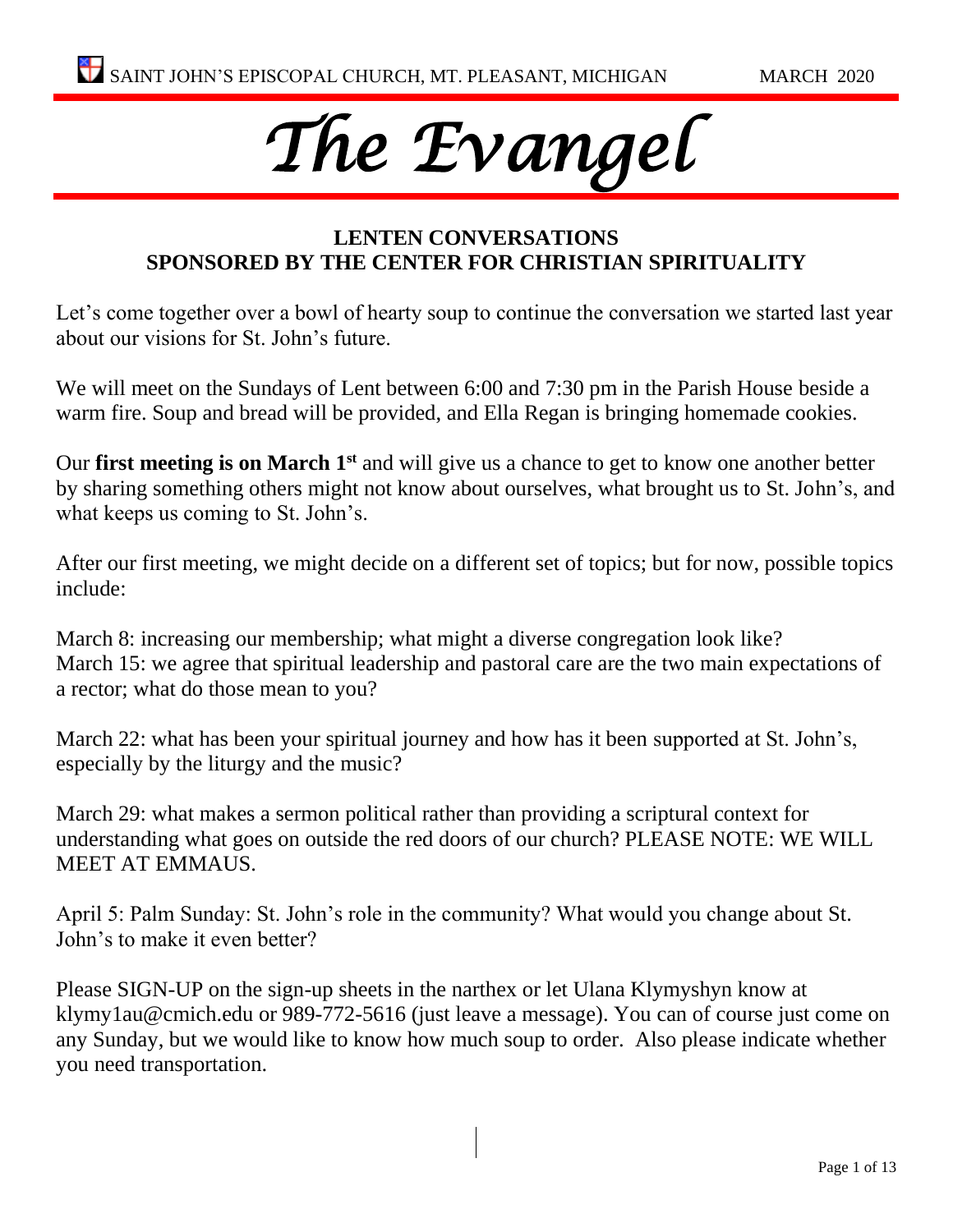

**Remember Our Homebound Members** Stop by to visit or drop a card to our parish members who are homebound.

**Alma Dickerson** 461 E. Wing Rd., Mt. Pleasant 772-2516.

## **St. John's Prayer Group**

The 16 members of the Prayer Group offer petitions daily for the church and for specific requests. All parishioners are welcome to become members of



the Prayer Group or to submit requests by calling Sandy Wood, 773-9326, Martha Rarick, 773-7510, or the church office at 773-7448.

## **Home Communion**

Just a reminder: you should let the parish office know if you are ill and wish to receive communion or a visit from either the clergy or a Lay Eucharistic Minister.



| Jeanne Maxon           | 6  |
|------------------------|----|
| David Kinney           | Q  |
| Nancy Herman Kinney 20 |    |
| Chelsea Bloem          | 23 |
| Diana Clapp            | 29 |
| Ella Jo Regan          | 30 |
| Moonyeen Albrecht      | 31 |
|                        |    |

## **Parish House Kitchen Linens**

If you took the kitchen towels and dish cloths home to wash after Coffee Hour, we do appreciate that! However…you need to

remember to return them to the kitchen as soon as you can! We want to be sure that our next Hosts have fresh, clean linens when they are needed! Thank you!

## **The 2020Altar Flower Calendar**

is posted near the back door of the Church. Please consider a Sunday that is a good date for you to honor or



remember a loved one and sign up to provide altar flowers. Flowers are a wonderful addition to worshiip! Thank you!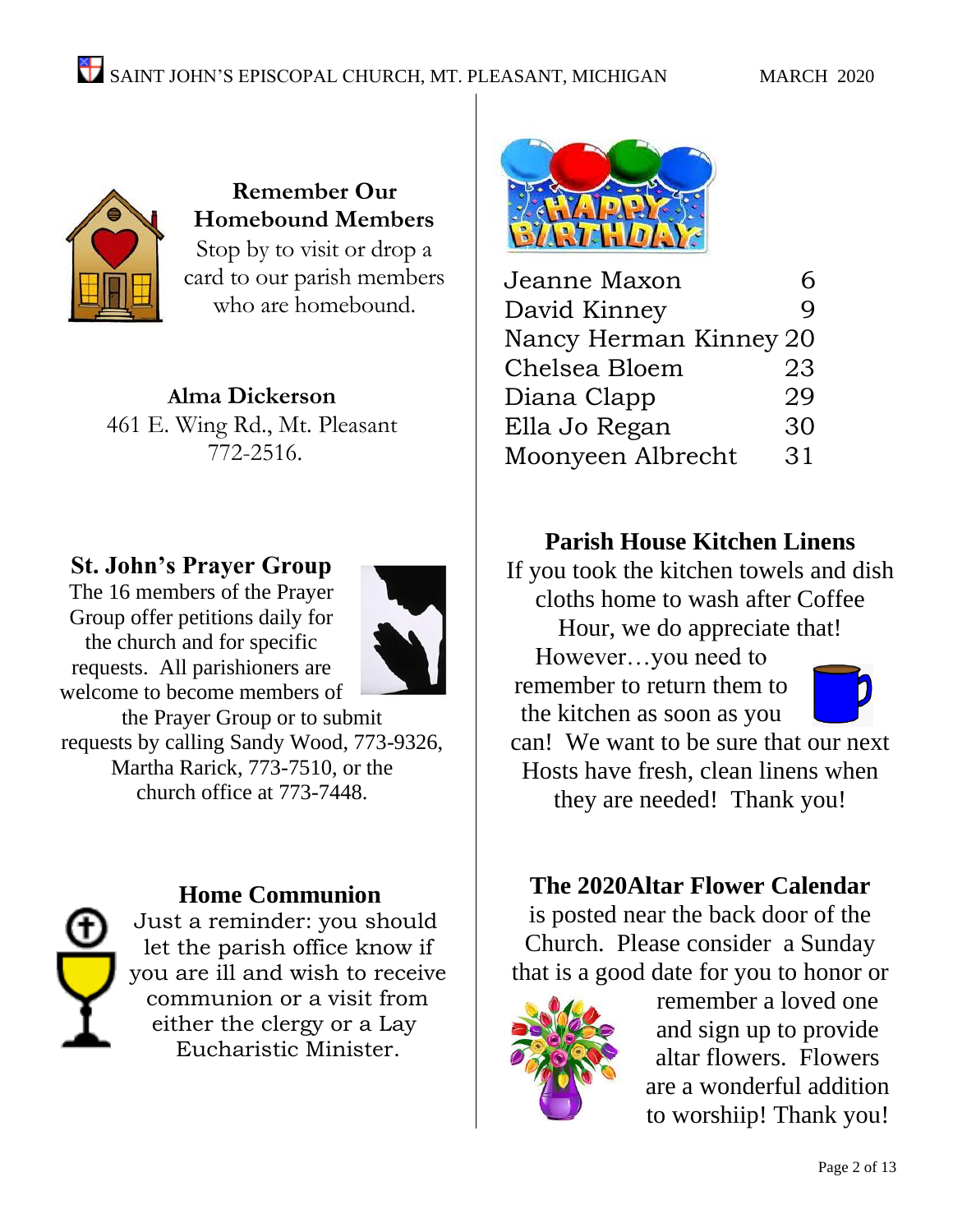## Outside the Tent

When my son Charlie was in fifth grade (I think!), I accompanied his class to see the AIDS Quilt at Finch Fieldhouse on the CMU campus. It was a deeply moving experience. Two years later I was invited to speak at the opening of a portion of the AIDS Quilt on campus, and I was inspired to write the poem that follows. I submitted it for possible inclusion in *Lifting Women's Voices: Prayers To Change the World*, a book of prayers and poems reflecting on the Millennial Development Goals. My poem was chosen for that book, which was published in 2009, and debuted at the General Convention that summer. It brings back many memories, many emotions. And so I share it with you.

Nancy

## **On Viewing the AIDS Quilt with My Son's Fifth-Grade Class**

They jostle down the sidewalk, kicking dried leaves and one another's ankles, reveling in their brief escape into the pungent autumn afternoon. At the door to the fieldhouse they form a jagged line, then push onto the old wooden floor, now spread from end to end with fabric squares, fragile tributes to bodies and minds wasted away, as by a plague.

They snake their way through the display, their steps slowing to study each square—

> a lace-edged baptismal gown and a pair of tiny booties framing a baby's smiling face

 a mother's appliquéd tribute to her son, who walked alone on withered legs one hot summer day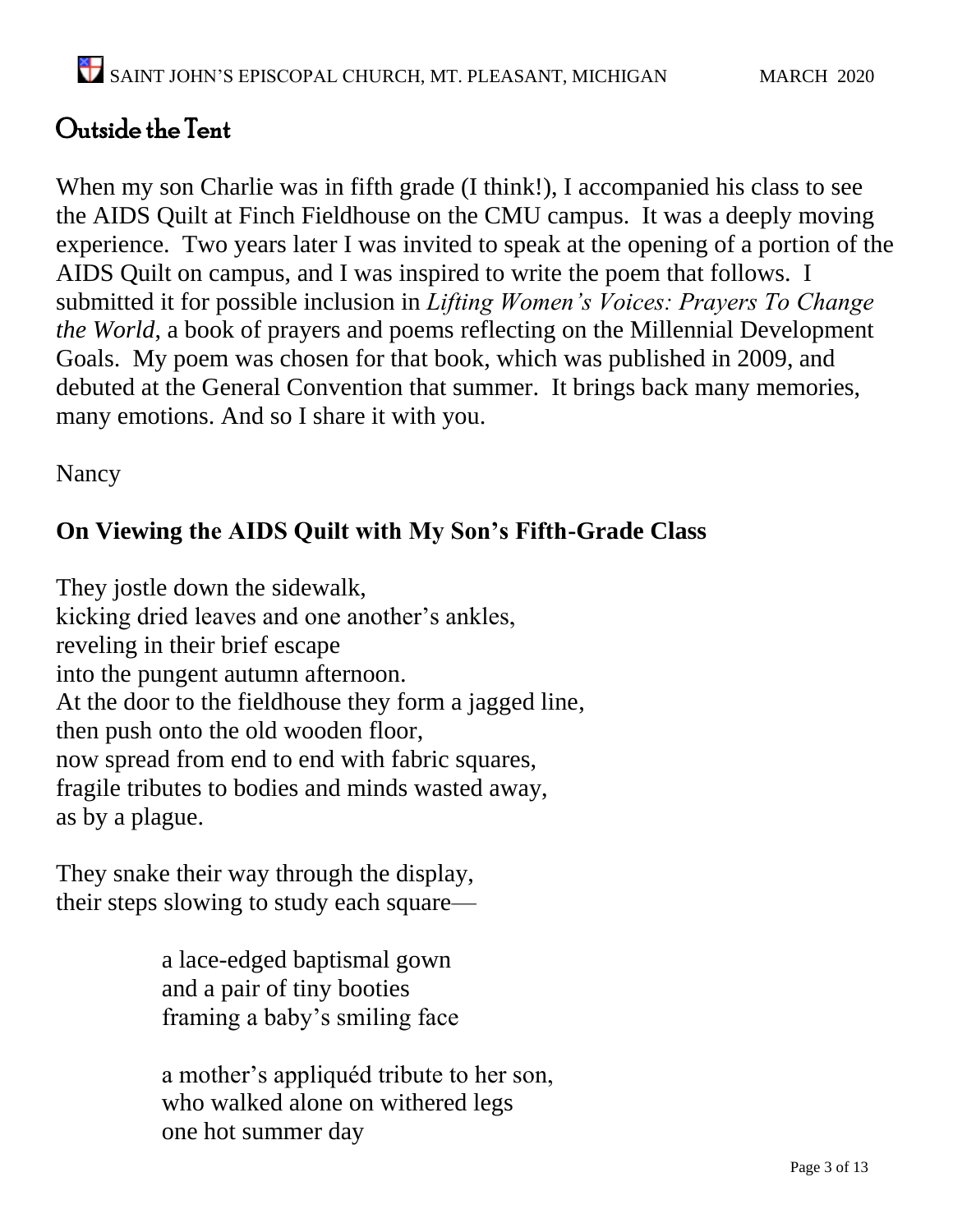the two blocks to the funeral home to arrange his final rites

 a rainbow at the center of a collage, snapshots and mementos of a lifetime of hopes crowded into thirty-seven years—

all underscored, as on a tombstone, by the years of birth and death.

.

The line grows quiet, the students drawn into a sadness too deep to express. For a breathless hour they weave along, sometimes bending to touch an image, noting with solemn eyes the symbols, the names, the dates, until they emerge again into the autumn sunlight, walking quickly, feet scuffing the dry leaves, down the street leading back to the dull safety of their young lives.

**DCDI – Diocesan Church Development Institute –** is a leadership program of The Episcopal Church sponsored by the Dioceses of Eastern and Western Michigan which aims to *develop leaders, strengthen congregations, and transform the world*. Its purpose is to help participants develop the skills and tools to become leaders who can help their parishes adapt and grow for service to their communities in an ever-changing world. Members of St. John's (Ulana Klymyshyn, Nancy Herman Kinney, Sandy Wood, and Sr. Diane Stier) have been participating since last May's *Invite, Welcome, Connect* gathering. All the gatherings are held at St. John's, Midland – nearly at our back door! Beginning on February 29, Ella Jo Regan has graciously agreed to take Sandy Wood's place on the St. John's team. "Thank you!" to Sandy for her service – and to all for their willingness to be a part of this

program that will continue through all of next year as well.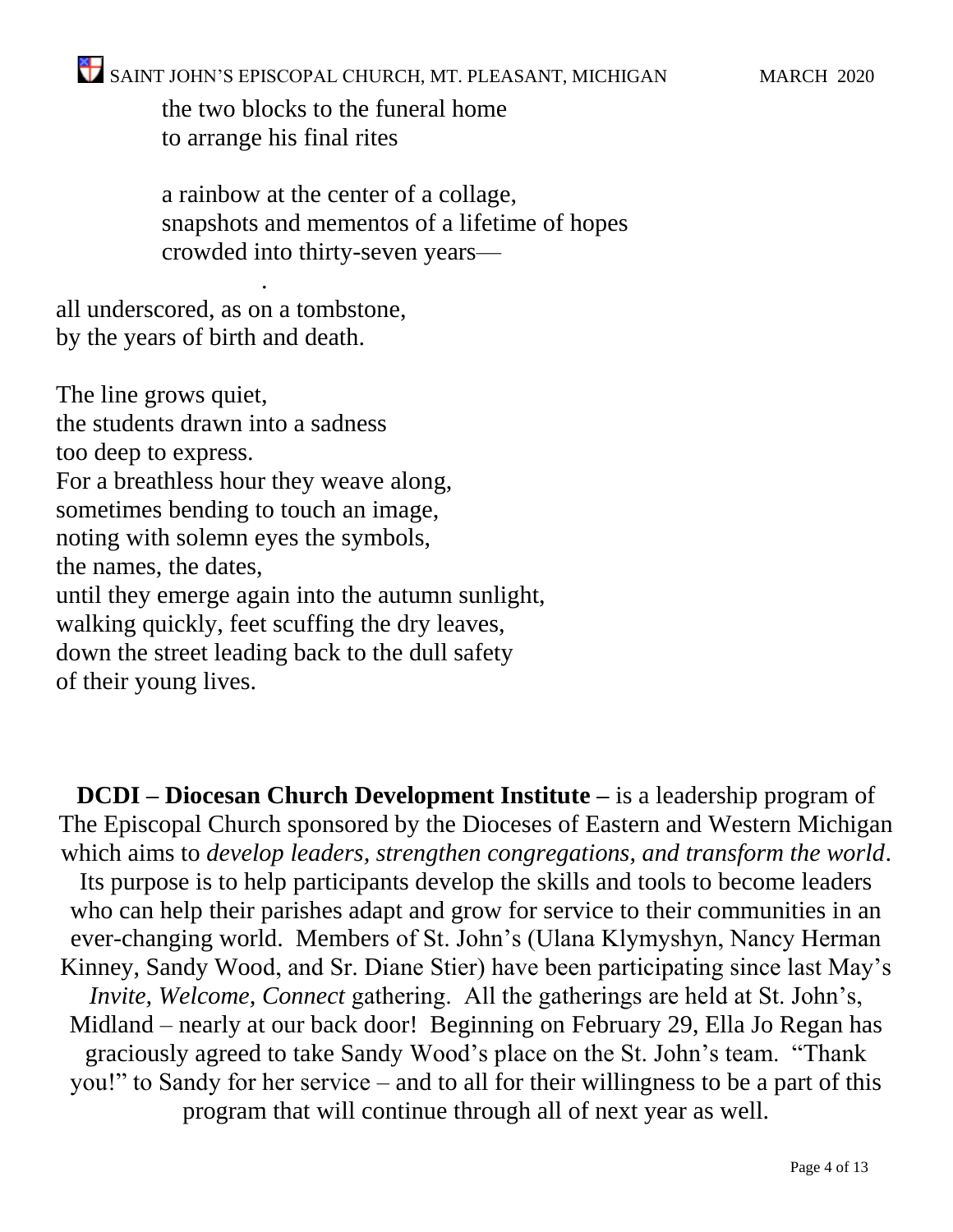## Watch for Easter Basket Items Sign Up Lists!

In the next couple of weeks, the items needed for Easter Baskets will be posted in the Narthex of the Church! Each year St. John's provides Easter Baskets for six needy families and twelve candy baskets for children. Please find the items you would like to contribute on the list and sign up to provide those items. Monetary donations should be clearly marked "Easter Baskets" and may be placed in the collection plate. **Please have ALL donations in by MONDAY, APRIL 6th!**

# Easter Flowers

For those who would like to contribute money to provide flowers and/or special music for Easter Sunday, please use this form to designate your contribution. The donations may be made in memory of loved ones, in thanksgiving, or to honor a special blessing. Contributions will be acknowledged in the Easter Sunday bulletin. Contributions may be placed in the Sunday offering plate and must be in the church office on or before MONDAY, APRIL 6!



 $\mathcal{L}_\text{max}$  , and the contract of the contract of the contract of the contract of the contract of the contract of the contract of the contract of the contract of the contract of the contract of the contract of the contr

I would like to contribute Easter flowers.

I do so in honor in thanksgiving in in memory: of: PLEASE PRINT CLEARLY

Contribution given by: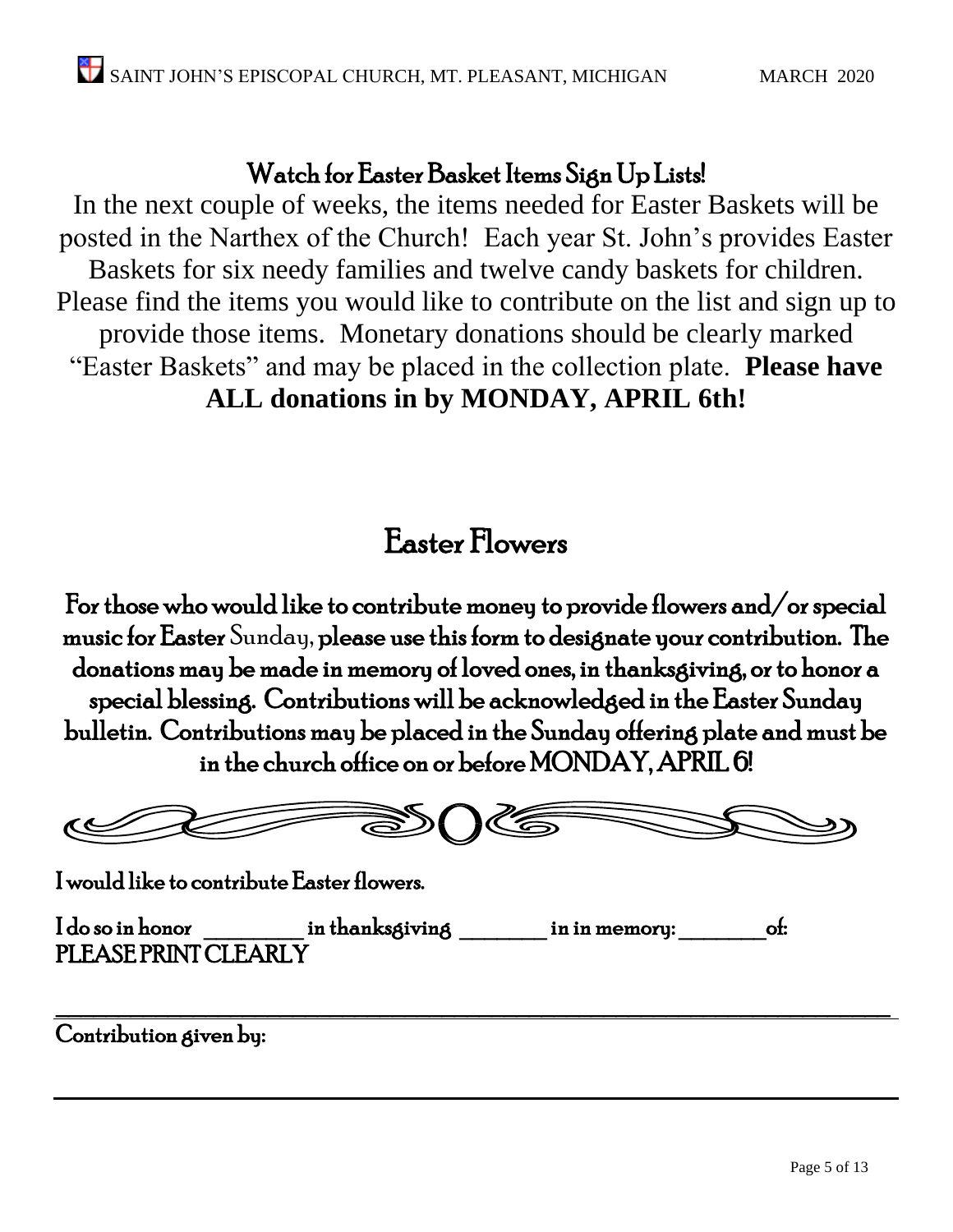

# March 2020 Sunday Lay Ministry

| <b>Date</b>       | <b>Readers</b>                                                          | <b>Chalice and</b>  | <b>Coffee Hour</b><br><b>Greeters</b>            |                     | <b>Acolyte</b>        | <b>Altar Guild</b>   |     |        |
|-------------------|-------------------------------------------------------------------------|---------------------|--------------------------------------------------|---------------------|-----------------------|----------------------|-----|--------|
|                   |                                                                         | <b>Prayers</b>      |                                                  | <b>Hosts</b>        |                       |                      |     |        |
| <b>March</b>      | 8:00 a.m.                                                               | 8:00 a.m.           | David,                                           |                     |                       | Pamela               |     |        |
| 1                 | Martha Rarick                                                           | Carol Lauffer       | Nancy and                                        | Ford and            | Emma                  | Dingman              |     |        |
| 1 Lent            | 10:00 a.m.                                                              | 10:00 a.m.          | Matthew                                          | Pamela              | Dingman               | and Harriett         |     |        |
|                   | Joan Kadler                                                             | Mary Kiesgen        | Kinney                                           | Dingman             |                       | White                |     |        |
| <b>Lectionary</b> | Genesis 2:15-17; 3:1-7                                                  | Psalm 32            | <b>Romans 5:12-19</b>                            |                     | <b>Matthew 4:1-11</b> |                      |     |        |
| <b>March</b>      | 8:00 a.m.                                                               | 8:00 a.m.           | Ulana                                            | Mary                |                       | Pamela               |     |        |
| 8                 | Judy Wagley                                                             | Martha Rarick       | Klymyshyn                                        | Kiesgen and         | Rex                   | Dingman              |     |        |
|                   | 10:00 a.m.                                                              | 10:00 a.m.          | and Lynne                                        | Lynne               | Dingman               | and Harriett         |     |        |
| 2 Lent            | Mary Kiesgen                                                            | Joan Kadler         | L'Hommedieu                                      | L'Hommedieu         |                       | White                |     |        |
| Lectionary        | <b>Genesis 12:1-4a</b>                                                  | Psalm 121           |                                                  | Romans 4:1-5, 13-17 | John 3:1-17           |                      |     |        |
| <b>March</b>      | 8:00 a.m.                                                               | 8:00 a.m.           |                                                  | D.J. Proctor        |                       | Pamela               |     |        |
| 15                | Barbara S.                                                              | Candy H.            | Rod Leslie                                       | and Xhristi         | Matthew               | Dingman              |     |        |
|                   | 10:00 a.m.                                                              | 10:00 a.m.          | and Marian                                       | <b>Brookes</b>      | Kinney                | and Harriett         |     |        |
| 3 Lent            | Karen V.                                                                | Sandy Wood          | Matyn                                            |                     |                       | White                |     |        |
| <b>Lectionary</b> | John 4:5-42<br><b>Exodus 17:1-7</b><br><b>Romans 5:1-11</b><br>Psalm 95 |                     |                                                  |                     |                       |                      |     |        |
| <b>March</b>      | 8:00 a.m.                                                               | 8:00 a.m.           | Mary                                             |                     |                       |                      |     |        |
| 22                | Candy H.                                                                | Carol Lauffer       | Rod Leslie<br>Kiesgen<br>and Marian<br>and Sandy |                     | Adam Baker            | Lynne<br>L'Hommedieu |     |        |
|                   | 10:00 a.m.                                                              |                     |                                                  |                     | and Martha            |                      |     |        |
| 4 Lent            | Jessica                                                                 | $10:00$ a.m.        | Wood                                             | Matyn               |                       | Rarick               |     |        |
|                   | Vinciguerra                                                             | <b>Henry Fulton</b> |                                                  |                     |                       |                      |     |        |
| Lectionary        | 1 Samuel 16:1-13                                                        | Psalm 23            | <b>Ephesians 5:8-14</b>                          | John 9:1-41         |                       |                      |     |        |
| <b>March</b>      | 8:00 a.m.                                                               | 8:00 a.m.           |                                                  |                     |                       |                      |     |        |
| 29                | Carol Lauffer                                                           | Martha Rarick       | Colin, Anne                                      | Harriett            | Emma                  | Lynne<br>L'Hommedieu |     |        |
|                   |                                                                         | 10:00 a.m.          | and Matthew                                      | White and           | Dingman               | and Martha           |     |        |
| 5 Lent            | 10:00 a.m.                                                              | Nancy               | Alton                                            | Sandy Wood          |                       | Rarick               |     |        |
|                   | Sandy Wood                                                              | Hartshorne          |                                                  |                     |                       |                      |     |        |
| Lectionary        | <b>Ezekiel 37:1-14</b>                                                  | Psalm 130           | <b>Romans 8:6-11</b>                             | John 11:1-45        |                       |                      |     |        |
| April 5           | 8:00 a.m.                                                               | 8:00 a.m.           | Sharon                                           | Colin, Anne         |                       |                      |     |        |
|                   | Martha Rarick                                                           | Candy H.            | and Matthew                                      |                     | <b>Bolton</b> and     |                      | Rex | Pamela |
| Palm              | 10:00 a.m.                                                              | 10:00 a.m.          | Marcia                                           | Alton               | Dingman               | Dingman              |     |        |
| <b>Sunday</b>     | Anne Alton                                                              | Joan Kadler         | David                                            |                     |                       |                      |     |        |
| Lectionary        |                                                                         |                     |                                                  |                     |                       |                      |     |        |

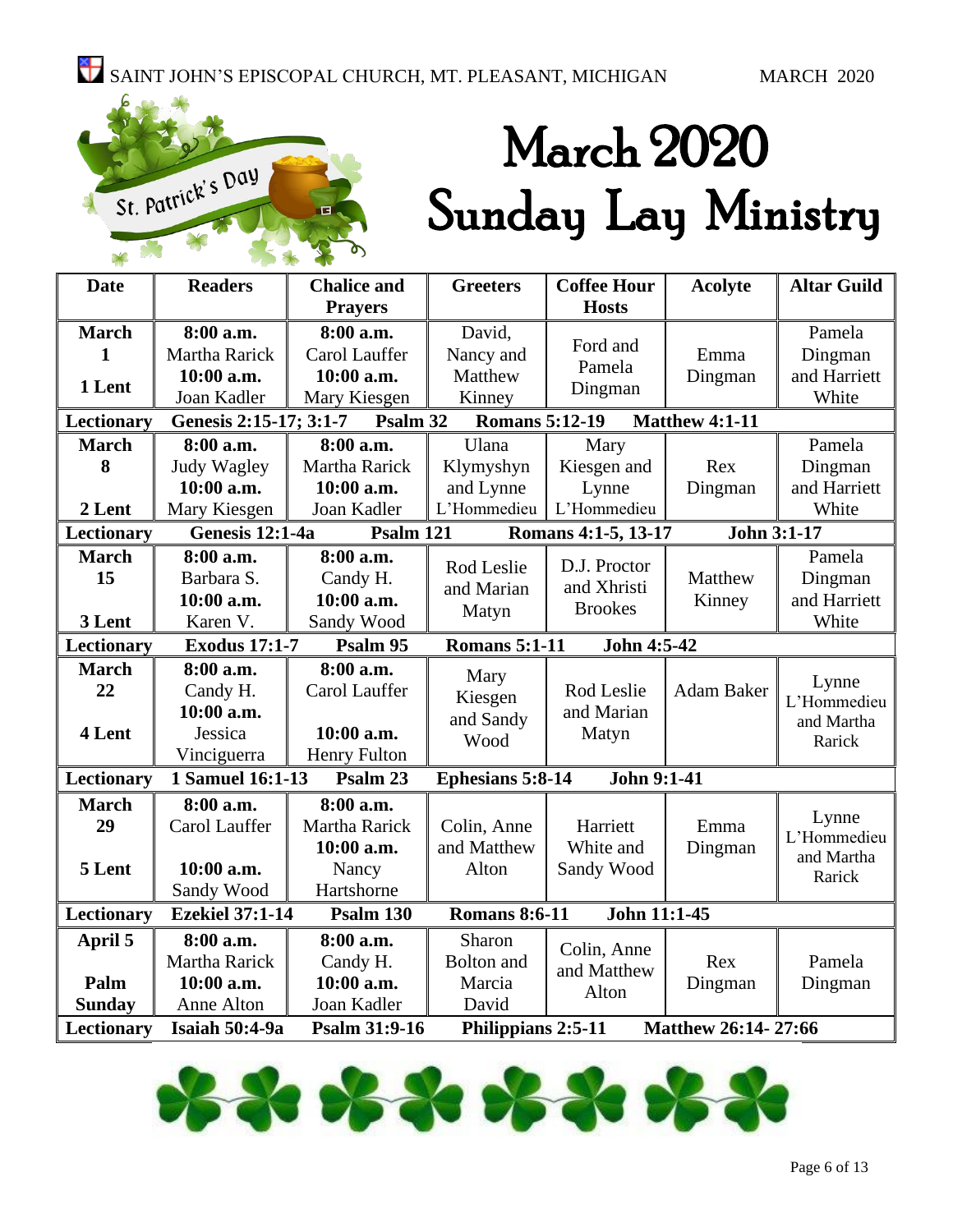

| Sunday                    | Monday7          | Tuesday           | Wednesday      | Thursday        | Friday               | Saturday             |
|---------------------------|------------------|-------------------|----------------|-----------------|----------------------|----------------------|
| 1 LENT<br>$\mathbf{1}$    | $\overline{2}$   | 3                 | 4              | $\mathcal{F}$   | 6                    | $\overline{7}$       |
| 8 Holy Eucharist, said    |                  | Secretary gone to |                |                 | <b>Office Closed</b> | $\overline{1}0$ a.m. |
| 9 Sunday School           | 12 Noon Daughter | March 16          |                | 10 a.m. Tai Chi |                      | St. Demitros         |
| 10 Choral Eucharist       | of the King      |                   |                |                 |                      | Greek Orthodox       |
| 10 Pine River Friends     |                  | 7 p.m.            |                | 5:30 p.m.       |                      | Church               |
| 5 pm Jack O'Brien Recital | 6 p.m. EfM       | Compassionate     | 6:30 p.m. Yoga | ChoirRehearsal  |                      |                      |
| 6 p.m Lenten Series       |                  | Froemds           |                |                 |                      |                      |
| 2 LENT<br>8               | 9                | 10                | 11             | 12              | 13                   | 14                   |
| 8 Holy Eucharist, sa      | 9:30 am Staff    |                   |                |                 | Office Closed        |                      |
| 9 Sunday School           | Meeting          | Michigan          |                | 10 a.m. Tai Chi |                      |                      |
| 10 Choral Eucharist       |                  | Presidential      |                |                 |                      |                      |
| 10 Pine River Friends     |                  | Primary           |                | 5:30 p.m.       |                      |                      |
| <b>Vestry Meeting</b>     | 6 p.m. EfM       | <b>VOTE</b>       | 6:30 p.m. Yoga | ChoirRehearsal  |                      |                      |
| 6 p.m Lenten Series       |                  |                   |                |                 |                      |                      |
| 3 LENT<br>15              | 16               | 17                | 18             | 19              | 20                   | 21                   |
| 8 Holy Eucharist, sa      |                  | St. Patrick's Day |                | 10 a.m. Tai Chi | <b>Office Closed</b> |                      |
| 9 Sunday School           |                  |                   |                |                 |                      |                      |
| 10 Choral Eucharist       |                  | 10 a.m. Tai Chi   |                |                 |                      |                      |
| 10 Pine River Friends     |                  |                   |                | 5:30 p.m.       |                      |                      |
| 11:30 Search              | 6 p.m. EfM       | 5:30 p.m. Yoga    | 6:30 p.m. Yoga | ChoirRehearsal  |                      |                      |
| Committee                 |                  |                   |                |                 |                      |                      |
| 6 p.m Lenten Series       |                  |                   |                |                 |                      |                      |
| 22<br><b>4LENT</b>        | 23               | 24                | 25             | 26              | 27                   |                      |
| 8 Holy Eucharist, said    |                  |                   |                | 10 a.m. Tai Chi | <b>Office Closed</b> |                      |
| 9 Sunday School           | April Evangel    |                   |                |                 |                      |                      |
| 10 Choral Eucharist       | Deadline         | 10 a.m. Tai Chi   |                |                 |                      |                      |
| 10 Pine River Friends     |                  |                   |                | 5:30 p.m.       |                      |                      |
| 6 p.m Lenten Series       | $6$ p.m. EfM     |                   | 6:30 p.m. Yoga | ChoirRehearsal  |                      |                      |
| 29<br>5 LENT              | 30               | 31                |                |                 |                      |                      |
| 8 Holy Eucharist, said    |                  |                   |                |                 |                      |                      |
| 9 Sunday School           |                  |                   |                |                 |                      |                      |
| 10 Choral Eucharist       |                  | 10 a.m. Tai Chi   |                |                 | <b>Ilarch</b>        |                      |
| 10 Pine River Friends     |                  |                   |                |                 |                      |                      |
| 5 Potluck and Eucharist   | 6 p.m. EfM       |                   |                |                 |                      |                      |
| at Emmas                  |                  |                   |                |                 |                      |                      |
| 6 p.m Lenten Series       |                  |                   |                |                 |                      |                      |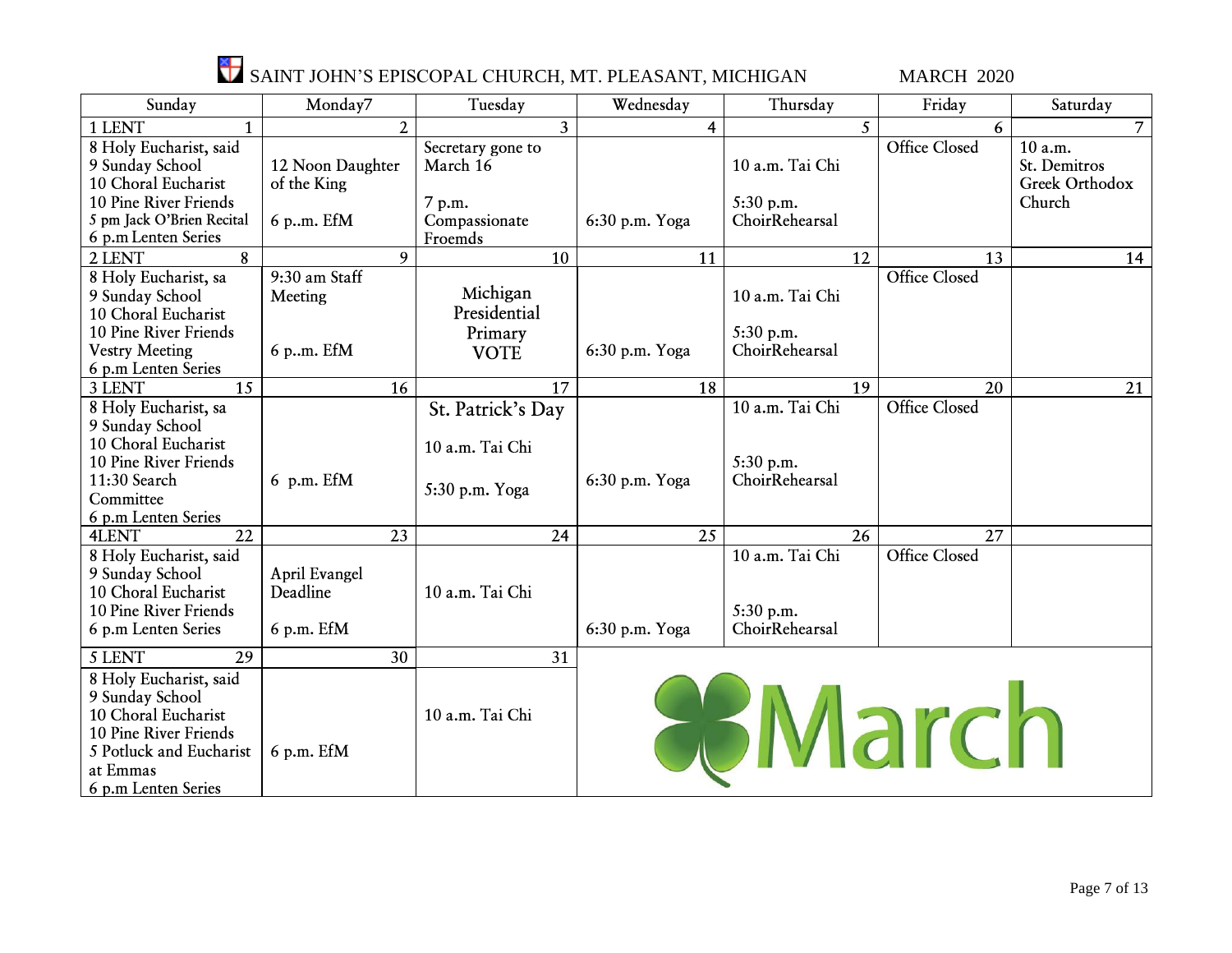**This is our Greeter/Coffee Hour Host Schedule—If you cannot serve on the date you were given, please exchange dates with someone else on the list and call the Parish Secretary at 773-7448**

**Greeters**



## **March**

- David, Nancy and Matthew Kinney
- Ulana Klymysyn and Lynne L'Hommedieu
- Rod Leslie and Marian Matyn
- Mary Kiesgen and Sandy Wood
- Colin, Anne, and Matthew Alton

## **April**

- Sharon Bolton and Marcia David
- Tom and Mary Ellen Cochrane
- David and Jennifer Dingman
- Ford and Pamela Dingman

## **May**

- Mary Kiesgen and Ulana Klymyshyn
- David, Nancy and Matthew Kinney
- Rod Leslie and Marian Matyn
- Lynne L'Hommedieu and Sandy Wood
- Colin, Anne, and Matthew Alton

**Coffee Hour Hosts**



## **March**

- Ford and Pamela Dingman
- Mary Kiesgen and Lynne L'Hommedieu
- D J Proctor and Christi Brookes
- Rod Leslie and Marian Matyn
- Harriett White and Sandy Wood

## **April**

- Colin, Anne, and Matthew Alton
- Sharon Bolton and Elizabeth Brockman
- Clancy and Pat DeLong
- David and Jennifer Dingman

## **May**

- Ford and Pamela Dingman
- Mary Kiesgen and Lynne L'Hommedieu
- D.J. Proctor and Christi Brookes
- Rod Leslie and Marian Matyn
- Harriett White and Sandy Wood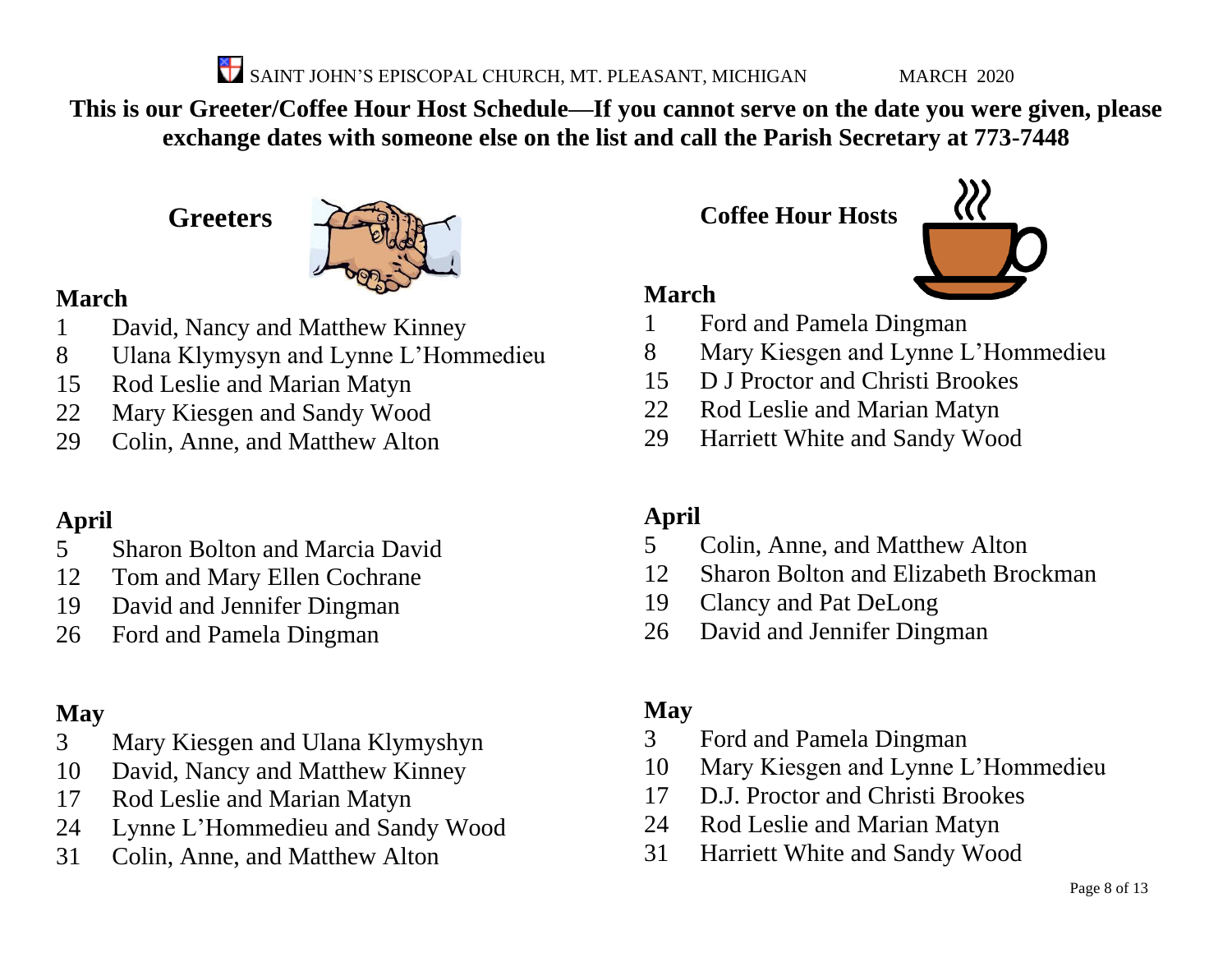#### S **St. John's Vestry Minutes February 9, 2020**

Present: Adam Baker(clerk), D.J. Proctor, Marcia David, Nancy Herman-Kinney, Ulana Klymyshyn, Ella Jo Regan, David Shirley, Diane Stier (guest), Tom Cochrane, Harriett White, Eric Vinciguerra

Diane opened with a prayer. David thanked the Vestry for their cooperation and guidance during the Annual Meeting.

Eric moved that Vestry approve both sets of minutes, Harriet seconded. Vestry approved. David explained the Office of Transition Ministry (OTM) form sent from the Bishop's Office.

Ella moved that Vestry approve the amended Rector Profile, Parish Profile, and Community Profile. Tom seconded. Vestry approved.

David reported on the acoustic work in the Parish House and the need to revoice the piano.

Ulana reported on her work on planning a Lenten series of "cottage meetings" of 10-12 people each to discuss our vision for the future of St. John's.

Nancy completed her Buildings and Grounds report. She has contacted a company to replace the aluminum pole on the state historical marker for a cost of \$390. Tom moved that Vestry replace the aluminum pole on the historical marker. Ulana seconded. Vestry approved. Nancy also reported that she is looking for a mason to fix the piece of concrete missing from the front steps, and she had a few names in mind. No real work can be started on it until spring.

Marcia mentioned that she had been approached by 8 o'clock parishioners about the sounds of choir warming up disrupting the service. Diane observed that she was not giving the sermon by the time the choir started warming up. Vestry suggested parishioners as well as choir be reminded that 8:45 a.m. is the start time for warm-up.

Ella reported that she would have names for the Easter baskets soon.

David reported some highlights from Clancy's Financial Report. We are at 8.33% of the budget so far for this year.

Diane reported that there will be a diocesan Leadership Day regional meeting in Lansing this year, and that it is a good chance to see what is going on outside of our parish.

David reported that he would like St. John's to host a 'Protecting God's Children' and 'Protecting God's People' training session in late spring. He will contact the Bishop's office.

Eric moved Vestry adjourn, Nancy seconded. Vestry adjourned.

Respectfully submitted, Adam Baker, Clerk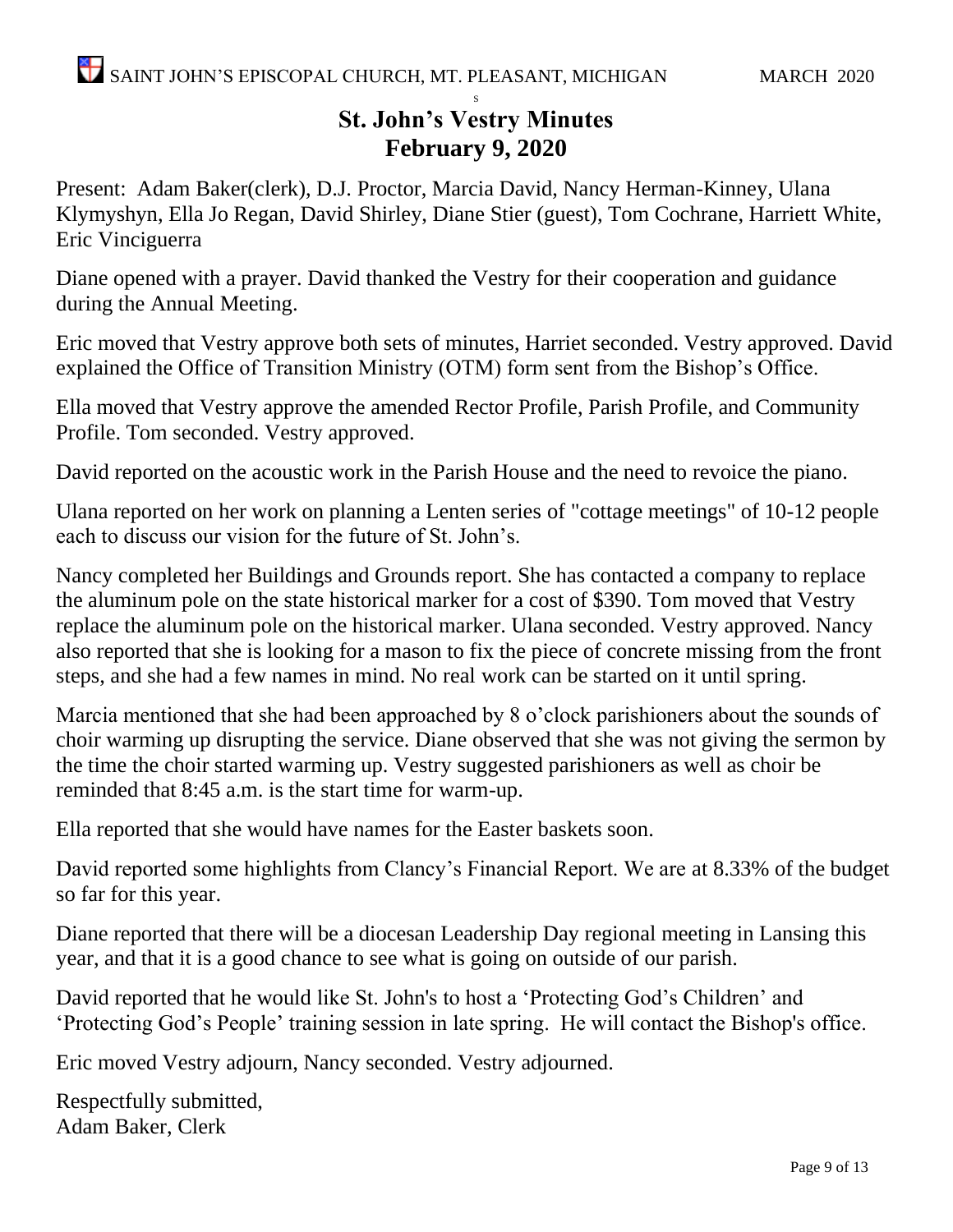#### **January 2020 Financial Report**

Below is a summary of operating fund activity through the end of January (8.33%).

| Operating fund receipts over (under) expenditures \$ 1,450.10 |  |
|---------------------------------------------------------------|--|
|                                                               |  |
|                                                               |  |

Please verify that your 2020 Operating Fund and Capital Fund pledges are up to date. Contact Pamela Dingman if you would like to make a pledge to our 2020 Operating Fund.

#### **Cash balances on January 31, 2020 are as follows:**

| Capital Campaign funds balance on January 1, 2020 25,197.75 |  |  |
|-------------------------------------------------------------|--|--|
| Capital Campaign funds balance on January 31, 202023,826.01 |  |  |

#### **Capital Fund Activity For January:**

|--|--|--|--|--|--|

#### **BUILDING PROJECT**

 Total Capitalized Expenses..................................442,345.71 Non-Capitalized Expenses (Bank Fees/Interest) ...25,981.62

|--|--|--|--|--|--|

| <b>Anticipated Expenses:</b> |  |
|------------------------------|--|
|                              |  |
|                              |  |

### **TOTAL PROJECT COST.....................................475,910.92**

#### **Outstanding mortgage balance as of January 31, 2020...............114,127.82**

Clancy DeLong, Treasurer St. John's Episcopal Church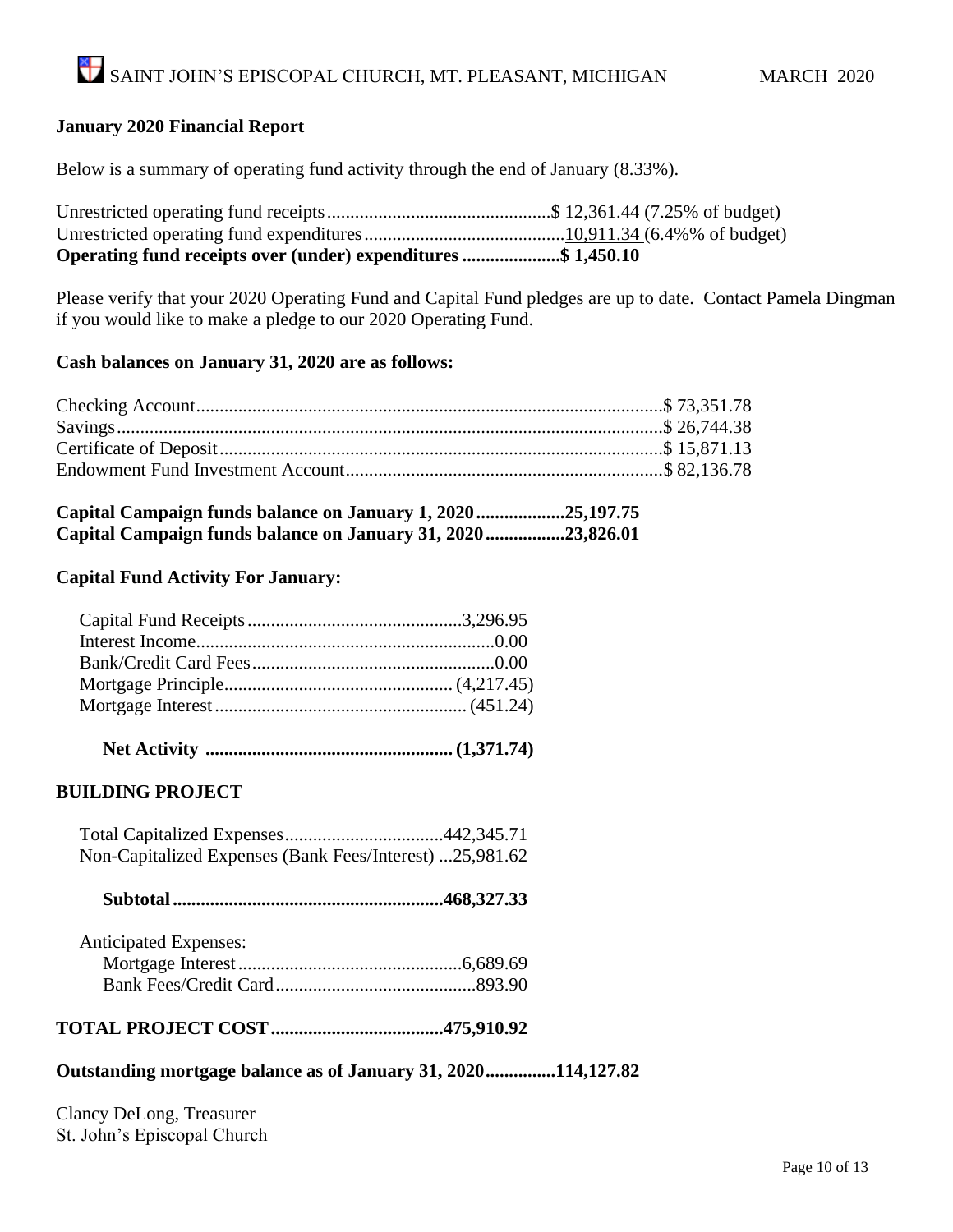## **ANGLICAN WORTHIES**

### 354. Patteson, John Coleridge (1827-1871) Bishop of Melasia

Unlike many Worthies, Patteson was not born into an ecclesiastical family but was the son of a judge in Devonshire. He was raised by his mother's family before matriculating to Eton. His biographer, W.H. Fremantle, says that Patteson "was an undistinguished scholar, but he was captain of the critic eleven and showed much strength of character." Then Balliol, by that time the most intellectually prominent college at Oxford. Again, he was unremarkable in his studies, but made the acquaintance of Benjamin \*Jowett, the controversial academic who edited *Essays and Reviews* (1855) and translated Plato, as well as other Fellows who became lifelong friends.

After his degree in 1849 Patteson traveled in Switzerland and Italy. He picked up German in Dresden and began to study Hebrew and Arabic, the traditional "oriental" languages; he seemed adept at languages. He returned to England in 1852 and became a Fellow (an unmarried scholar, entitled to live in college), not at Balliol, but at Merton; the following year he was ordained curate at Alfington, near where he grew up.

Patteson's career changed dramatically when George Augustus Selwyn (1809-1878), Bishop of New Zealand, visited the parish. He was looking for mission help; Patteson had become well known. Patteson was immediately drawn to this remote opportunity, becoming Selwyn's missionary chaplain. This reminds one of that missionary hymn, "I, the Lord of sea and sky," in the refrain of which, the Lord asks, "Whom shall I send?" and the response is, "Here I am, Lord, Is it I, Lord? I will go, Lord, if you lead me."

Patteson was to work in the island cluster of Melanesia, lying east of Australia, where in 1849 Selwyn had begun a scheme to take young boys, with their parents' consent, to a mission school in the New Zealand for a year. These islands were what in World War II we called the Solomons. The natives could be found in New Caledonia and eastern New Guinea. In her book, *Sea People* (2019), Christina Thompson explains that the islands of Melanesia are not Polynesians, such as are found in Tonga, and such distant places as the Maori of New Zealand, Hawaii, and even Easter Island. The Polynesians are sailors, the Melanesians not.

Patteson, working from New Zealand, assisted in Selwyn's venture. For a while he lived on some of the islands. At the school he taught "the rudiments of Western Knowledge and the Christian religion," which, it was hoped, they would share with their families back home. Fremantle says, "Patteson refused the regard the Melanesians as an inferior race. His pupils appreciated his attitude, and his remarkable linguistic powers greatly aided him." There were many languages among the islands. Patteson chose one to master, and it was used ion the school.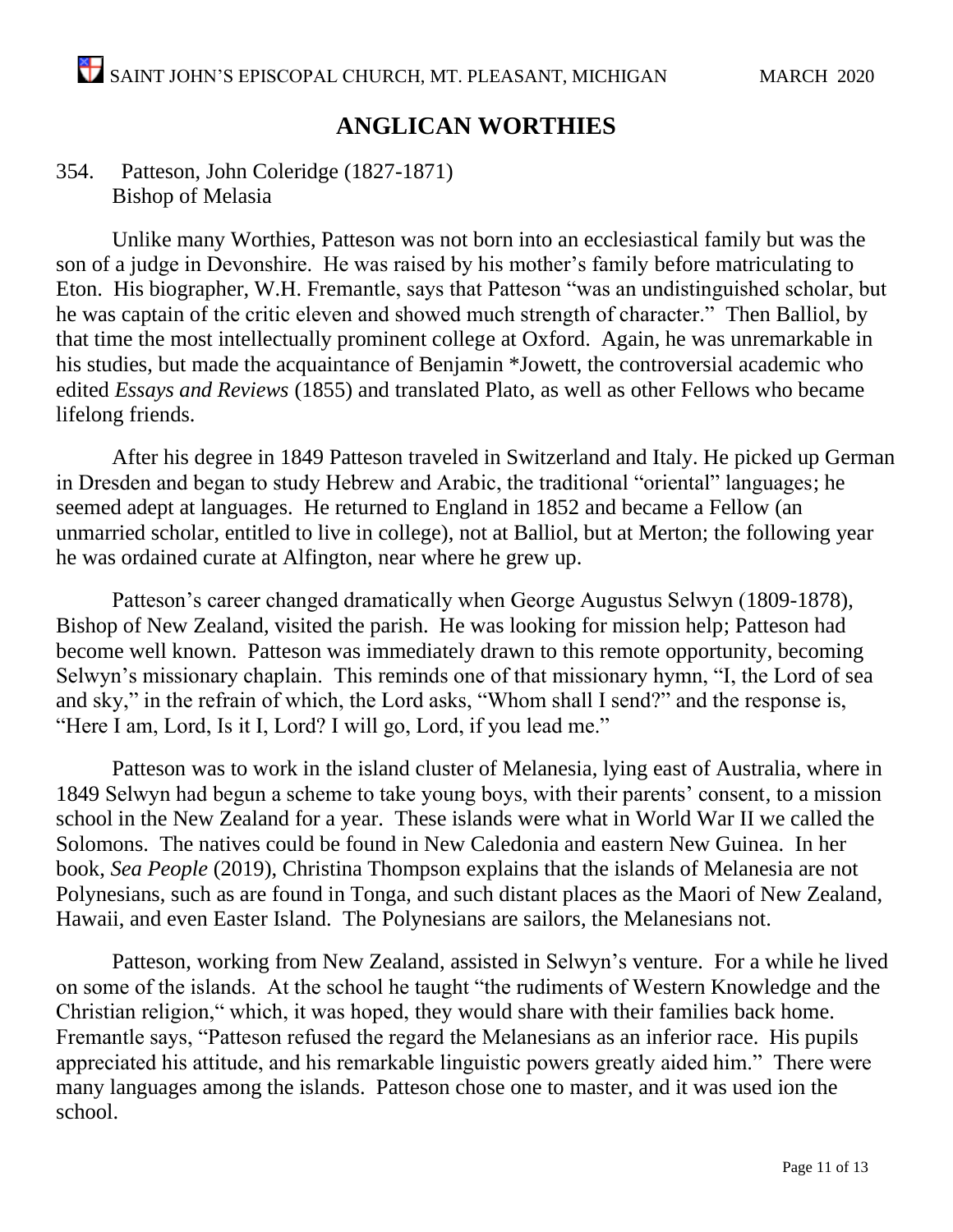In 1861 Patteson was consecrated Bishop of Melanesian Islands. At first the mission school flourished, and in two years he was assisted by others. As newly ordained clergy are apt to do, Fremantle says, Patteson "worked incessantly from dawn until night, teaching, organizing, and conducting divine worship." He decided God's work was too urgent and demanding to marry. Good with languages, he learned a bit of twenty of the island languages, translating parts of scripture into the Mota tongue. Of Melanesian languages generally, he wrote:

[It is] very poor in respect of words belonging to civilized and literary and religious life, but exceedingly rich in all that pertains to the needs and habits of men circumstanced as they are. . . . [Therefore] don't devise modes of expression unknown to the language at present in use. They can't understand, and therefore don't use words to express definitions.

It should be noted that throughout his brief ministry he made few converts to Christianity, but he believed his educational efforts could improve their way of living—and by this it seems to me that he meant the moral and ethical. In other words, he did not believe the role of mission was to "denominalize" the natives but change their island heritage as little as possible. In 1868 he ordained his first Melanesian clergyman.

But the fate of the island mission was threatened by European traders who needed labor in the sugar plantations of Fiji and the Australian mainland. Melanesian natives were willing to go to these locations a few years for the pay. This absenteeism threatened to undermine the educational component of Patteson's ministry. Fremantle says that Patteson wisely refrained from criticizing this trade, but he felt it needed regulation by the Crown.

On occasion Patteson's life was in danger, as some of the natives were not entirely sympathetic with his work. On September of 1871 he visited the island of Nukayu in the Santa Cruz group. He was familiar with the area, having been there several times, so he believed he was safe. However he and his mission colleagues ashore were stunned by "a flight of arrows" and mortally wounded. Signs on their bodies indicated that they had been attacked by natives in retaliation for the abduction of five natives by European planters for a sugar plantation, a plot they had nothing to do with. The bishop was buried at sea.

Members of the mission urged that there be no retaliation, but later in the year a British naval officer came to Nukapu to investigate the incident and was received with hostility. He ordered a bombardment of the island. Back home the government rushed through Parliament the Pacific Islanders Protection Act to regulate the use of island labor. Patteson was memorialized by his college, and a memorial cross was erected at Nukapu in 1884.

In 1872 the Society for the Propagation of the Gospel requested a day to memorialize Patteson's martyrdom, and *Lesser Feasts and Fasts* designates September 22 as Patteson's day of honor and remembrance.